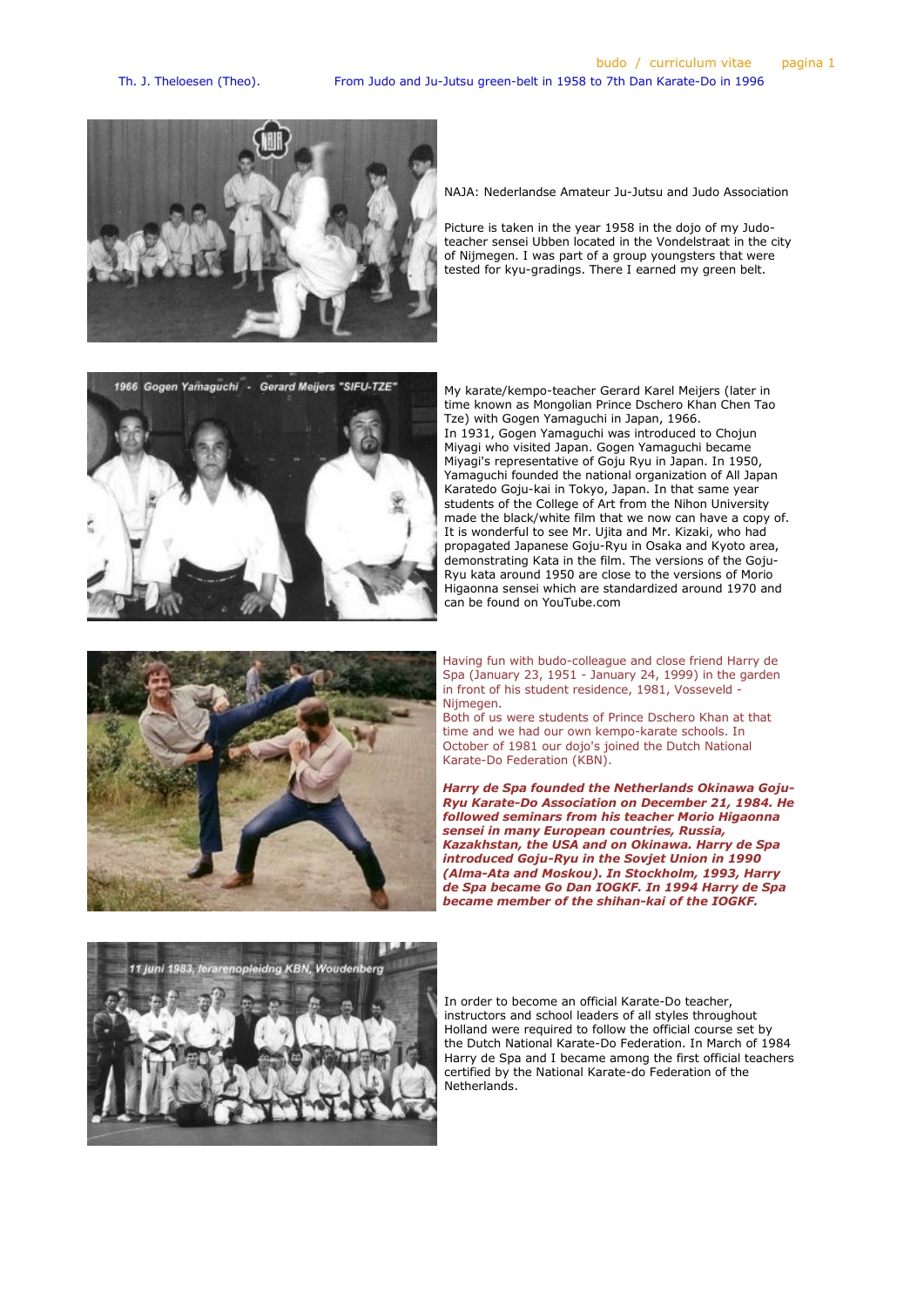# 7th World Karate-Do Championship

October 18-21, 1984 Maastricht - Netherlands



## budo / curriculum vitae pagina 2

In October, 1984, the National Karate Federation of the Netherlands (KBN) hosted the World Championships Karate-Do of WUKO. The event took place on October 18-21 at "Eurohal" located in Maastricht.The President of the World Union of Karate-Do Organizations was Ryoichi Sasakawa. The WUKO Chairman was Jac Delcourt. In 1999 Antonio Espinos became the President of the then called W.K.F. The name WUKO changed into W.K.F. in the year 1993.

On December 8, 1986 the Dutch National Referee Committee decided that I passed the test for National Referee (A-license) for Kata and Kumite.

In the period Nov 1981 until Nov 1986 I learned the trade by going to local, regional, national and Open tournaments as much as I could. It was worth wile. I jumped from C-license to B-license and to A-license (The highest national license).

On the picture I am refereeing a final bout (80+ kilo) during the Open Dutch Championships held at Amstelveen - Netherlands.



Receiving my Go Dan (Tang So Tao) from Sian Teh Huang (president WMAPEF) and from Prince Dschero Khan Chen Tao Tze (vice president WMAPEF). Taiwan, Taipeh, May 5, 1989.

In the year 1989 I joined the WMAPEF and became lifetime member WMAPEF = World Martial Arts and Physical Education Federation





Workout with my close friend and budo colleague Harry de Spa, Chief-instructor IOGKF Netherlands and Kazachstan. Preparing for Harry's Go Dan (5th Dan) testing in the Dutch Karate-Do Federation (K.B.N.). I was one of the two partners who assisted Harry during the national exams of the Dutch Karate Federation in Hilversum.

Picture: dojo Groesbeek, Netherlands, March, 1990.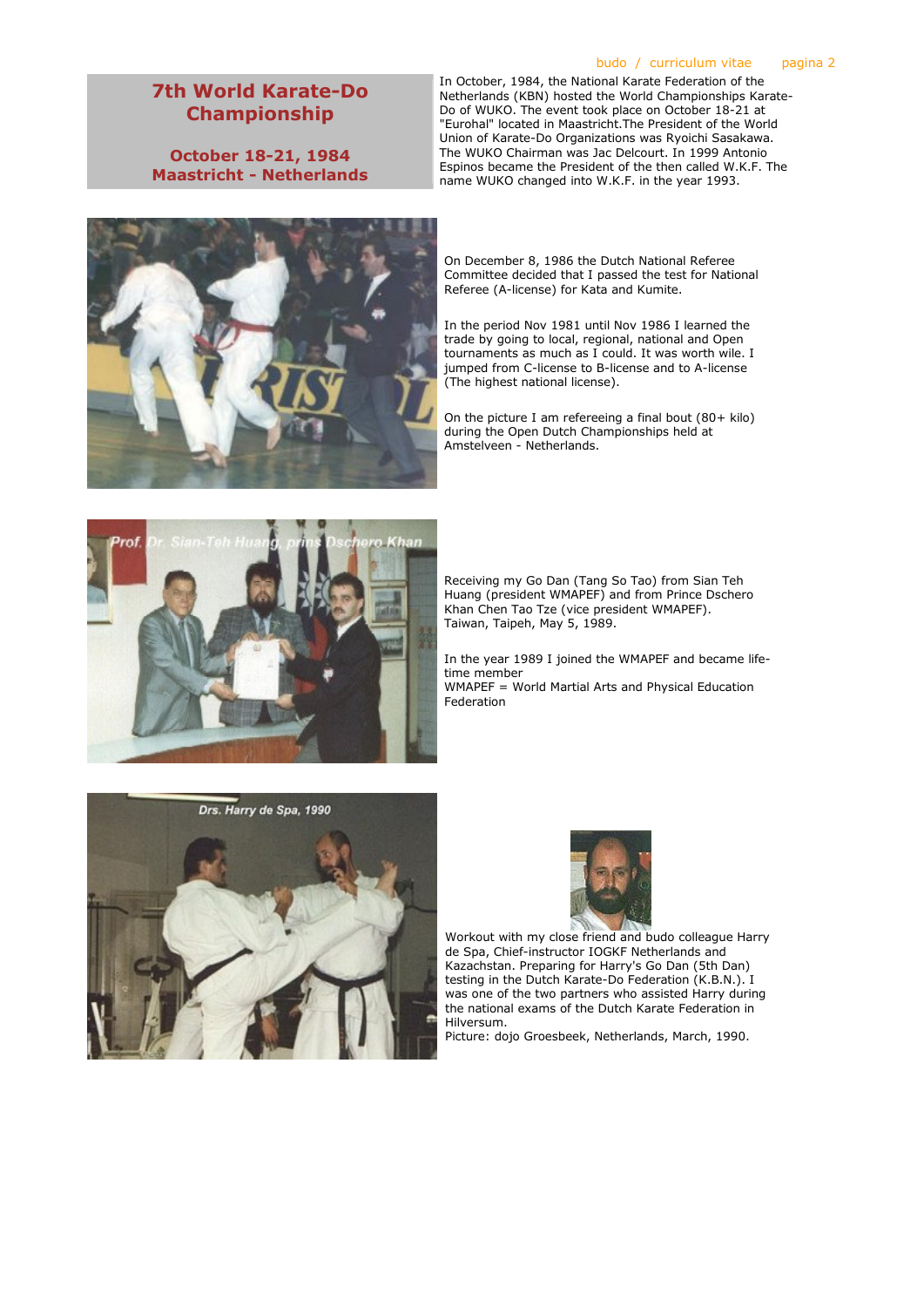Morio Higaonna, prins Dschero Khan, Naha 1991

Morio Higaonna Sensei, Prince Dschero Khan, the mayor of Naha-city Mr. Kosei Oyadomari, and other officials during the First World Okinawan Goju-Ryu Karate Championships, Naha, August 31 - September 1, 1991.

Mr. Kosei Oyadomari was Tournament Chairman and Prince Dschero Khan was Special Tournament Advisor.



The 27th European Karate-do Championship, May 10- 11, 1992, Den Bosch, Netherlands. Prince Dschero Khan, Jacques Delcourt (President WKF), Walter de Mooy (Chairman National Karate-do Federation).



The 27th European Karate-do Championship, May 10- 11, 1992, Den Bosch, Netherlands. Prince Dschero Khan and his secretair visited me in the referee room off sportshal Maasbracht and this picture was made.



#### December 13, 1993

George Andrews and Ernie Molyenux, joint IOGKF Chief-Instructors invited me as a referee during the IOGKF European Iri-Kumi and Kata Championships which took place in Oxford, England. During the first round of the kata competition all competitors were required to do Sanchin kata. Iri-Kumi was divided into Iri-Kumi Go and Iri-Kumi Ju. During the finals of this European Championships I had honor to work together with sensei Ernie Molyenux.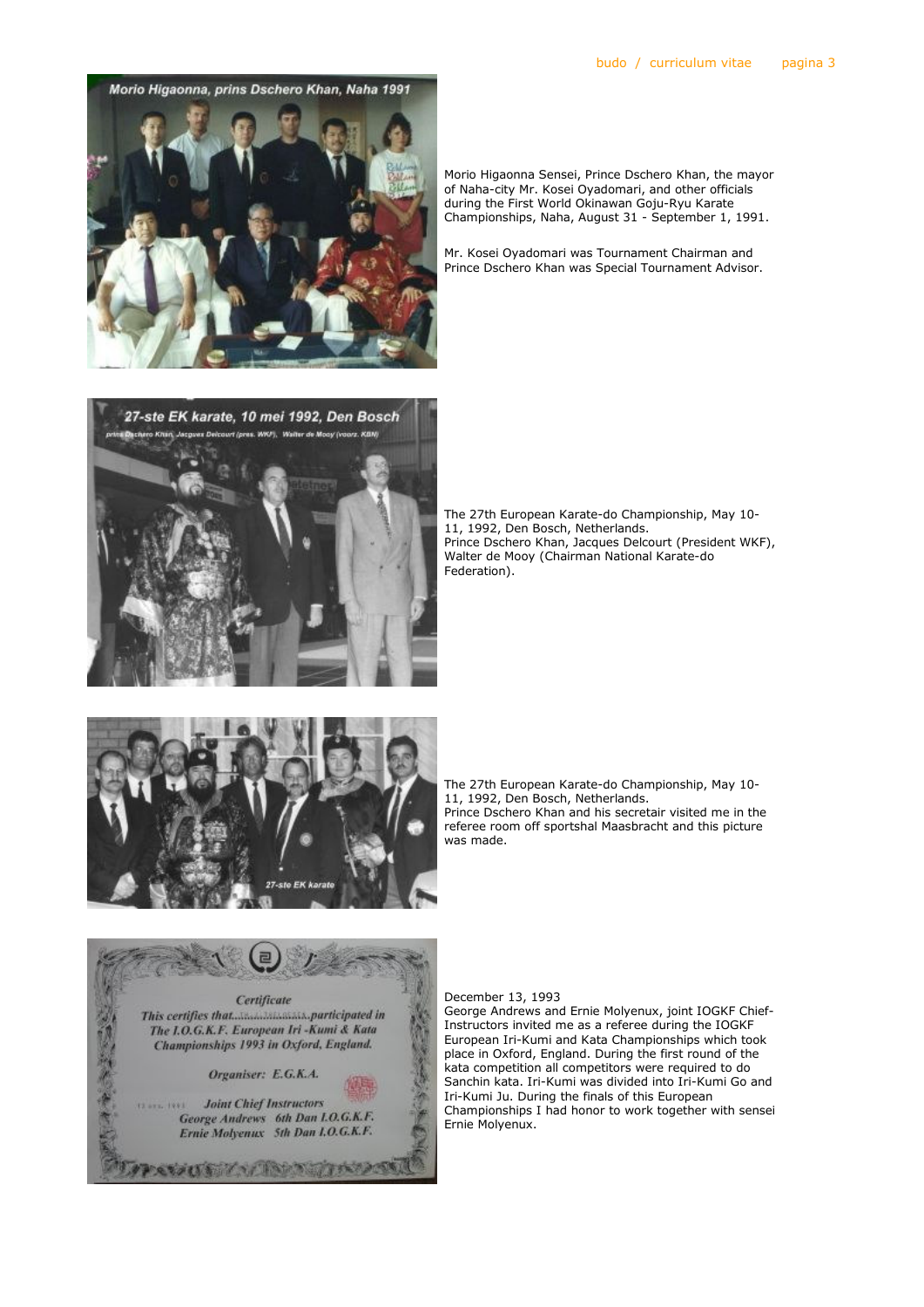

O-sensei Philip Porter the President of the USMA together with Dr Patrick Marius Koga.

I met Dr. Patrick Marius Koga (with beard) in a Uechi Ryu dojo in Citrus Heights, USA, in 1995. Dr. Koga was a board member of the USMA and a good friend of osensei Porter. I became close friends with Dr. Koga. In the years that followed he visited my house in Holland two times. Dr. Koga worked for a period at the University of Oxford in England. At the same university Dr. Koga's son studied neurology. The distance Nijmegen - Oxford was just a day travel (by boat and train). Dr. Koga invited me to come over and see the Oxford University.



George Anderson: vice-president WKF Citrus Heights, October 6, 1996

I was introduced to Sensei George Anderson during a karate/kobudo event where Mr. Anderson was one the VIP's. The event was organized in cooperation with the USMA. As WKF vice-president Mr. Anderson has been in Holland when the 7th World Championships were held at Maastricht in October 1984. Mr. Anderson remembered very well Mr. John Bontje who was the chairman of the Dutch national karate-do federation in 1984. We talked about many things. As result I became member of the USA National Karate Federation. A social security card, a California State driver-license, and living at the address of my friend Dr. Koga helped me to become a member of the USA NKF.



# **Presidential Sports Award**

### Preserved to Shihan Theo J. Theloesen

hough regular participation in sport.<br>ent to the active life. My congratulations to<br>cur dedication and determination.

Karain-Da, 7<sup>9</sup> Ilun<br>sual Chief Instructor - Notherlands<br>October 21, 1996 **USMA Regic** 



Zui Clintar of the Lindad State

After visiting the USA in 1995 I also made a second trip in 1996. In 1995 I became Life-Time member of the USMA under the guidance of O-sensei Philip Porter.

During my second USA trip I gave seminars in USMA affiliated dojos in and around San Francisco bay area. On October 21, 1996, I received a Presidential Sports Award. I was appointed USMA Regional Chief-Instructor Netherlands, Karate-Do Nana Dan. The Award was signed by Bill Clinton, President of the United States.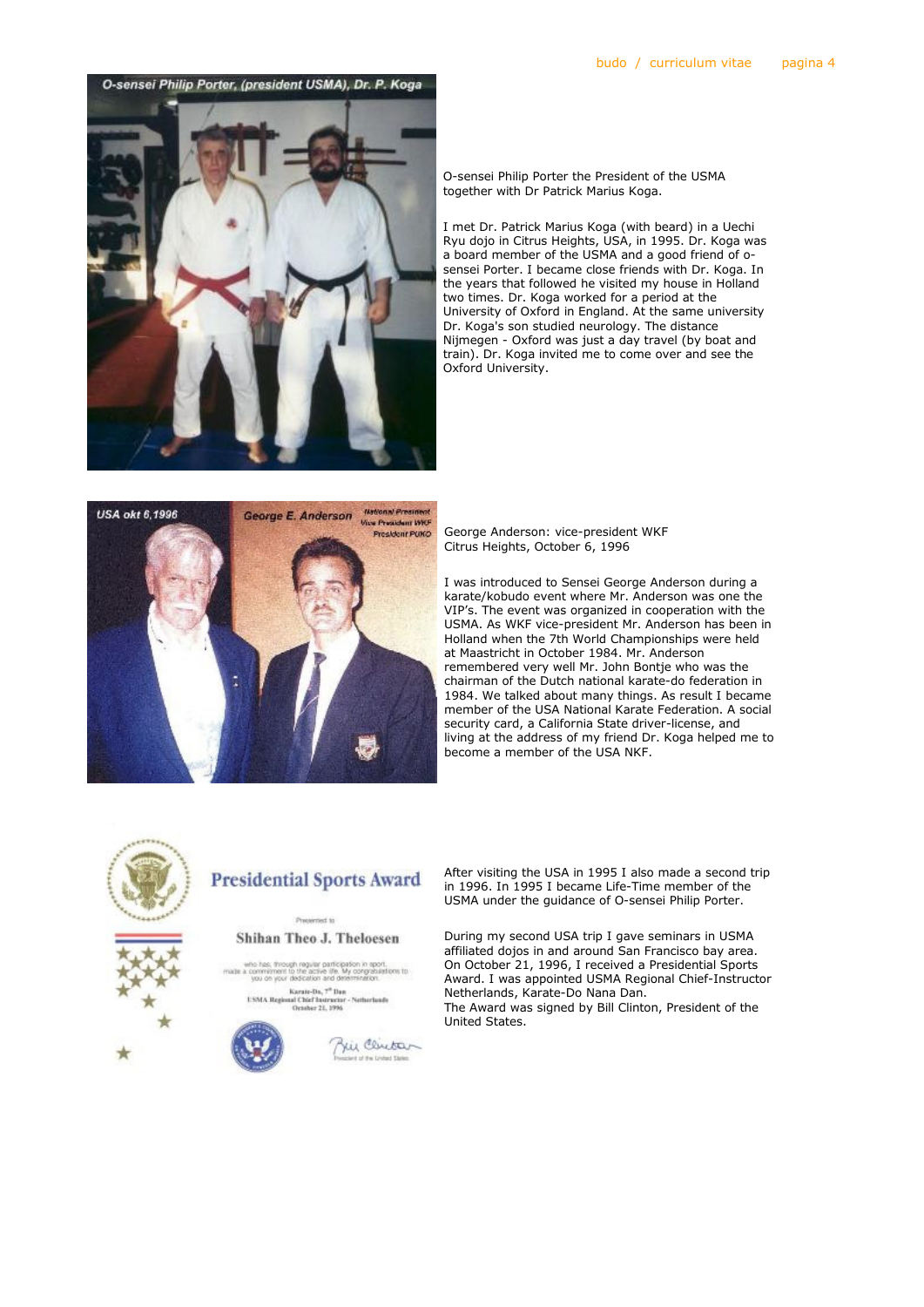

I was invited to referee by Shihan Alan Dollar (Uechi Ryu) during the Golden Gate Okinawa Karate and Kobudo World Championships in San Francisco, June, 1998.

One could only function as a referee if one participated in seminars before the Championships. The Chief-Referee of that event was sensei Shinzo Chinen who was at that time Director of Jundokan Okinawa. During the seminars sensei Shinzo Chinen was held responsible for the Goju-Ryu tatami. Together with other Goju Ryu referees (Meibukan, IOGKF, Jundokan) we reviewed the Goju Ryu kata during the seminars.



Karate & Kobudo seminars in Vichy, France. Two days of training under sensei Zenei Oshiro who was representative of Okinawa Goju Ryu Karate-Do and Kobudo, July, 2000

Sensei Zenei Oshiro is a student of sensei Seikichi Higa who is in direct lineage to Chojun Miyagi.



Together with 15 students I visited the Millenium Budo Seminars which took place near Antwerpen, Belgium, October 14 and 15, 2000.

The organization was a cooperation of IMAF-Belgium, IMAF-Europa, IOGKF and SKIF.

I followed training sessions with sensei Morio Higaonna. Being a member of the commission of the National Karate-Do Magazine called Taiko, I was asked to do an article on Bun Bu Ryo Doh. Morio Higaonna sensei was willing to cooperate and he gave me a exclusive interview and made the drawings (kanji) of Bun Bu Ryu Doh for our National Karate-Do Magazine.



Having a small conversation with IOGKF Founder and Chief-Instructor Morio Higaonna sensei during a break at Herentals, Belgium, 2000.